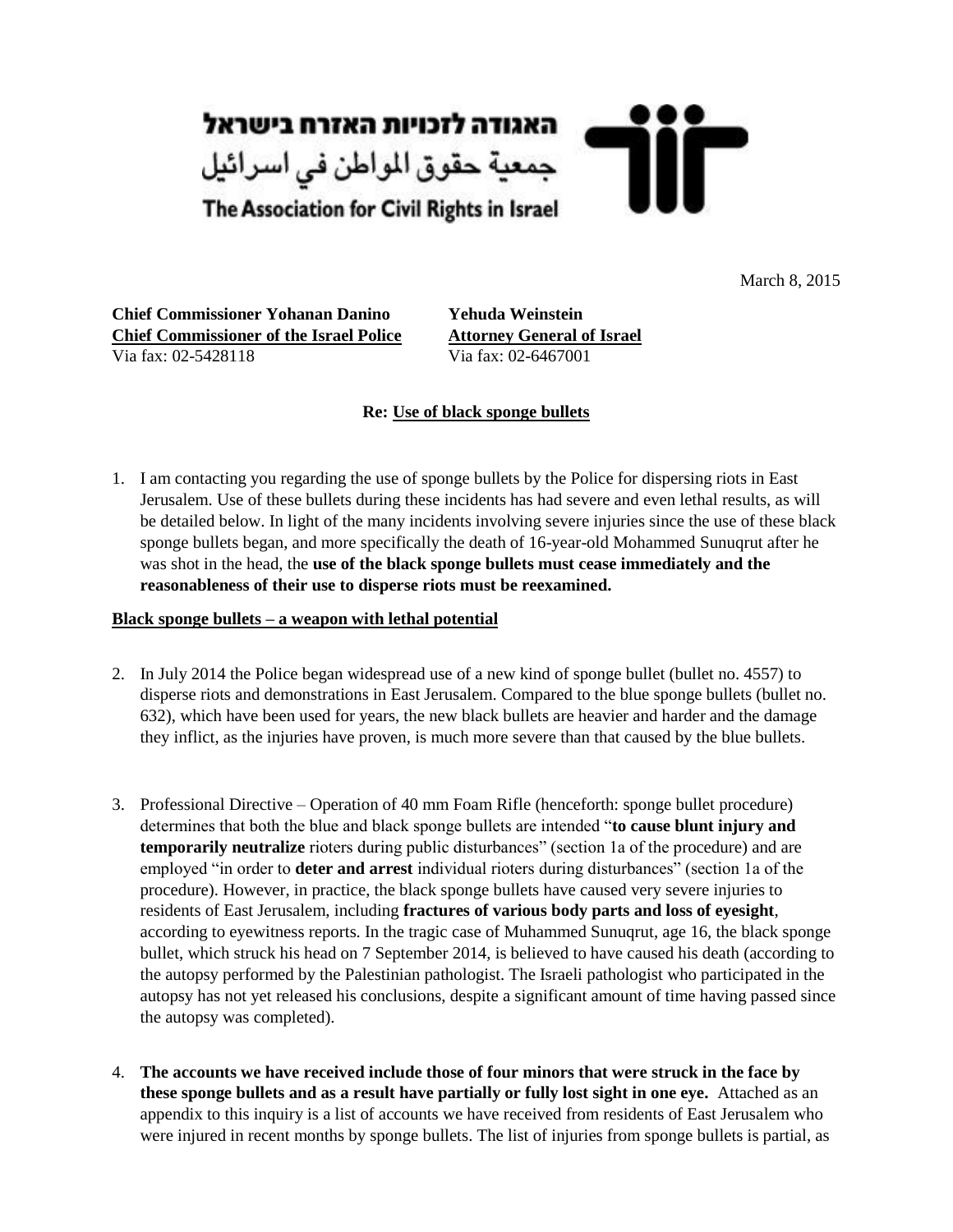we have no way of reaching all of the injured. In addition, many residents who were injured by sponge bullets refused to provide testimony, fearing that their exposure would lead to harassment by the security forces.

- 5. For example, according to accounts related to us, on 24 December 2014, **a six-year old boy**, M.U. from Issawiya, was struck in the face by a sponge bullet. According to medical documents in our files, the child was evacuated to the Hadassah Mount Scopus Hospital and diagnosed there with **facial fractures and cuts to the face**. He was then transferred for further care to Hadassah Ein Kerem Hospital, where he underwent face surgery. As a result of the injury, **the child lost sight in the injured eye**. The incident is under investigation by the Police's Internal Investigations Department.
- 6. In addition, an **11-year-old boy**, S.A.M. from Issawiya, was shot in the face by a sponge bullet on 13 November 2014. As was the case concerning M.U., according to medical documents, S.A.M. sustained **facial fractures and cuts**, **lost sight in one eye**, and sight in his second eye was damaged. The National Insurance Institute declared that the child had suffered an injury constituting a 100% medical disability. The incident is under investigation by the Police's Internal Investigations Department.
- 7. In a similar incident, Mr. T.Y.S. was **struck in the eye by a sponge bullet** on 4 July 2014 in Shu'afat. Mr. T.Y.S. underwent a number of surgeries for his eye, but unfortunately he **lost sight in his left eye** as a result of the bullet injury and became completely blind (he had lost sight in his right eye when he was a child). The incident is under investigation by the Police's Internal Investigations Department.
- 8. In addition to the incidents detailed above, we have gathered testimonies from other individuals who were shot by sponge bullets and suffered fractures or severe internal injuries. These include: the photojournalist T.M., who was struck in the face on 2 July 2014, and as a result required surgery and extensive medical treatment for a **fractured jaw and cuts to the face**; Mr. M.M.M., who was shot on 1 August 2014 in Issawiya, required surgery for a **fractured jaw and deep cuts to the face**; and, Ms. M.A.J.I., who was shot in the back on 15 October 2014 in Aala a-Din Alley of Jerusalem's Old City, suffered from a ruptured spleen which required lengthy hospitalization.

The list of accounts is **attached as an appendix** to this letter.

- 9. According to accounts, in some cases, very severe injuries were caused from a distance of dozens of meters, which indicates that this weapon has the potential to kill even from great distances. For example, T.M. reported that she was fired at from a distance of some 70 meters, and likewise Mr. M.M.M. lost his eye after being fired at from a distance of dozens of meters, according to his recollection.
- 10. We do not disregard the need of the Police for effective measures to handle severe riots while avoiding the use of live fire. It is clear that since July 2014 the Police have had to handle particularly severe public disturbances in East Jerusalem. However, these severe injuries, all of them sustained since the black sponge bullets entered into use, are an **unacceptable outcome raising doubts as to the proportionality of use of this weapon to handle disturbances, as well as its categorization as**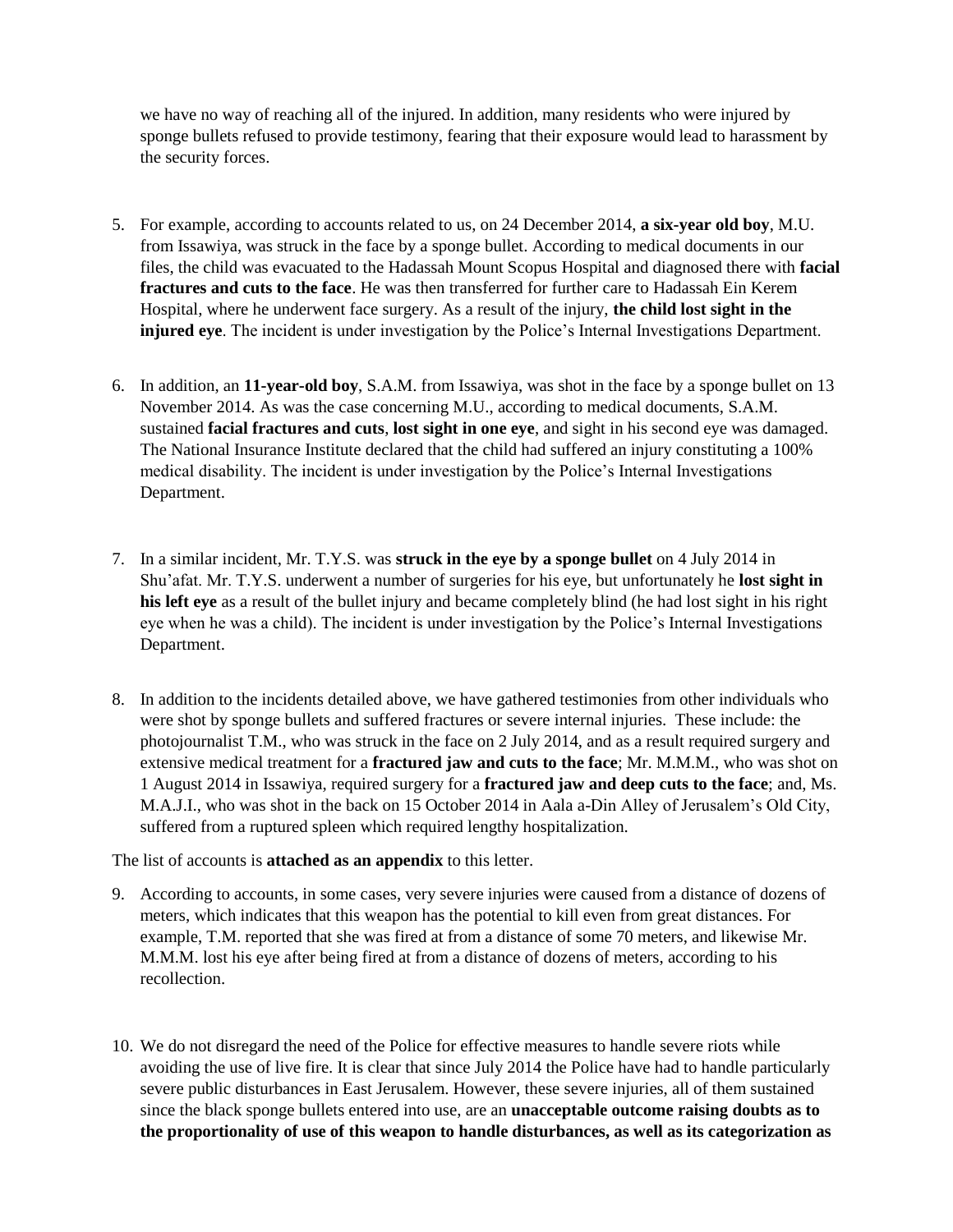#### **a non-fatal weapon.**

- 11. We do not have the means to determine whether the severe injuries described above are a result of limitations and deficiencies of the weapons themselves (low level of precision, limited firing distance, etc.), of the procedure concerning their use, or of the use of the bullets in a manner that contravenes the procedure. However, in light of numerous reports of severe injuries in a relatively short period of time, **it cannot be denied that the use of the sponge bullets can cause serious damage and endanger life.**
- 12. Therefore, we have concluded that there is no option other than **to immediately cease the use of black sponge bullets and conduct an extensive investigation of their safety, the conditions which allow for their use, their suitability for use to disperse riots, and the soundness of the procedure as well as the extent to which the procedure has been implemented in practice.**
- 13. In our opinion, in light of the multiple incidents of injury and death, **restrictions similar to those placed on use of rubber bullets should be placed on use of the black sponge bullets: prohibiting their use except in extraordinary circumstances, with the explicit approval of the Chief of the Israeli Police.**

### **Insufficient procedure**

- 14. Without departing from the focus of the inquiry above, the procedure concerning the use of the sponge bullets is insufficient. Firstly, according to the procedure, the use of the black sponge bullets and the blue ones are permitted under the same circumstances: "Operational fire will be conducted only during level D disturbances and with the authorization of the rank of command determined for this level" (section 2c of the procedure). In light of the vast differences between the damage caused by each of these bullets, a clear distinction in classification must be determined between the two types of bullets.
- 15. In addition, a clear and precise firing distance must be determined for the sponge bullets. The procedure determines that "the minimum **estimated** distance for a bullet no. 632 (blue head) – 5 meters" (emphasis ours). Use of the term "estimated" in determining the minimum safe firing distance is not reasonable and raises concern that proper trials were not conducted to determine the precise minimum safe distance.
- 16. The examples we have collected indicate that the sponge bullets can cause very severe and even fatal injuries from a distance of dozens of meters. In light of this, the minimum distances allowed by the procedure, and specifically the distance for the black bullet, are too short.
- 17. In addition, the procedure remains unclear as to the maximum distance for firing sponge bullets. Though section 6a determines that the rifle should be recalibrated to 30 meters for blue bullets and 50 meters for black bullets, this provision does not determine the maximum firing distance allowed.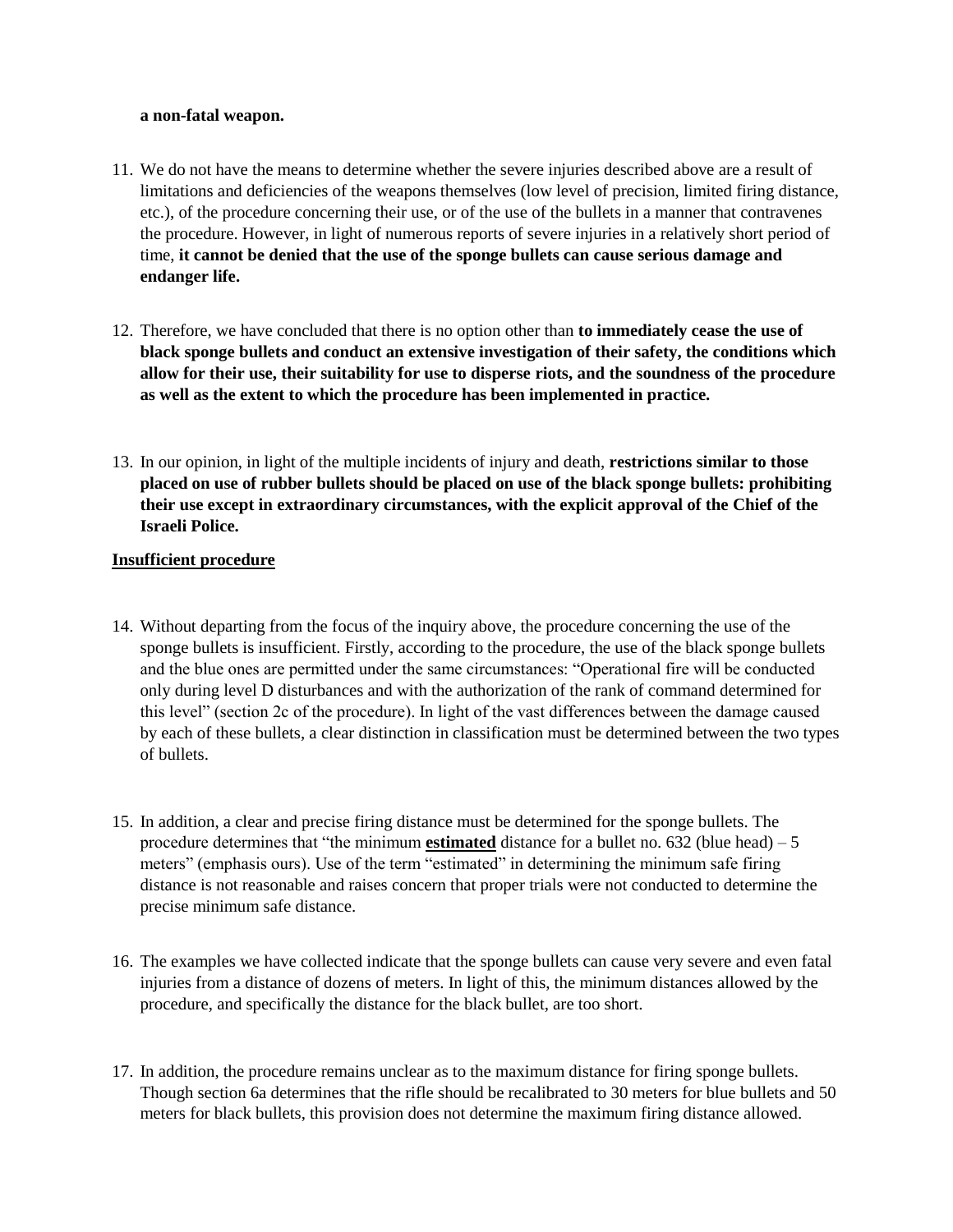18. The above raises concern that use of the black sponge bullets began, without sufficient tests and trials in order to determine the risk level of these bullets, prior to putting them into use. If this is not the case, we request the results of these technical trials and the tests conducted on the black and blue bullets, *inter alia*, that determined the minimum safe firing distance for the sponge bullets (5 meters for the blue bullets and 10 meters for the black bullets).

## **Conclusion**

- 19. It is indisputable that use of the sponge bullets in recent months has led to severe injuries. There is no doubt that the serious riots, which have taken place in East Jerusalem, require the Police to use force and take action to restore public order. However, it is unacceptable that riot control methods should cause such severe physical and mental injuries, and that there were systematic violations of the procedure regulating the use of these methods.
- 20. Given the above, we demand a thorough clarification of the risks involved in firing sponge bullets and that the Police take the following actions:
	- **A. Immediately cease using the black sponge bullets and conduct an extensive investigation of the conditions, which allow for their use, their suitability for use to disperse riots, and the soundness of the procedure as well as the extent to which the procedure has been implemented in practice.**
	- **B. The conditions under which black sponge bullets may be used must be further restricted. Similar restrictions to those placed on use of rubber bullets should be considered for black sponge bullets.**
	- **C. The procedure, which regulates use of the sponge bullets, must be amended in accordance with the above.**
- 21. The Police should urgently conduct a serious and extensive investigation into the deficiencies described above in light of these numerous accounts of severe injuries and death, before additional casualties are added to the list.

Respectfully,

### **Anne Suciu, Attorney**

Cc:

Major General Moshe Edri, Jerusalem District Commander, Israel Police, via fax: 02-5391466 Major General Amos Yaakov, Border Police Commander, via fax: 08-9770303 Major General Aharon Eksol, Operations Directorate, via fax: 02-5428898 Brigadier General Shaul Gordon, Legal Advisor, Israel Police, via fax: 02-5898762 Mr. Raz Nazari, Deputy Attorney General (Criminal), via fax: 02-6466265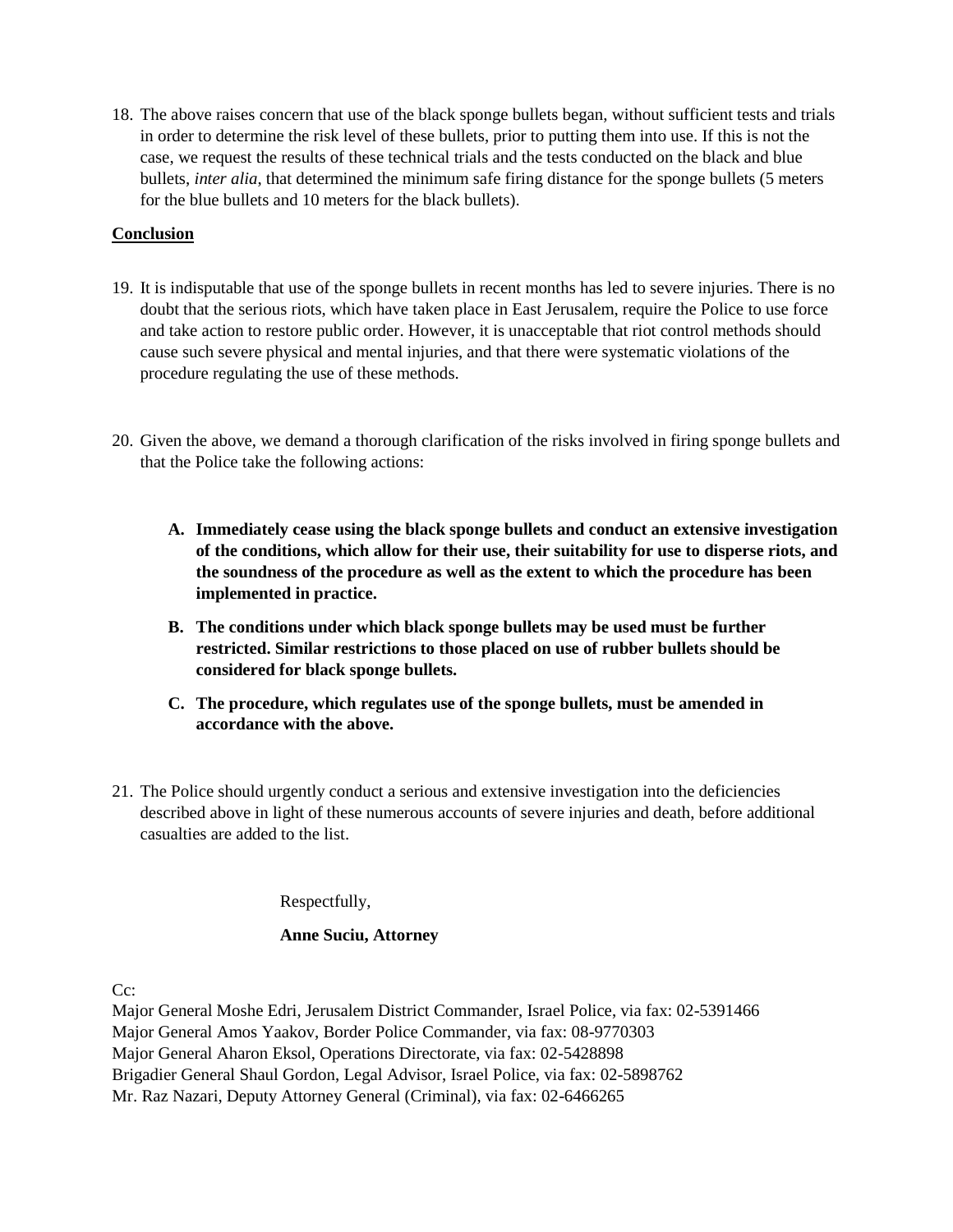# **Appendix:**

| <b>Name</b>               | Date and place of<br>incident                    | <b>Description of injury</b>                                                                                                                                                      |
|---------------------------|--------------------------------------------------|-----------------------------------------------------------------------------------------------------------------------------------------------------------------------------------|
| H.I.A.                    | 2 July 2014<br>Shu'afat                          | Struck in the leg by sponge bullet.<br>Knee fractured and required surgery.                                                                                                       |
| T.M.                      | 2 July 2014<br>Shu'afat                          | Photojournalist who was struck in the<br>face by sponge bullet which caused a<br>fractured jaw and cuts to the face.                                                              |
| <b>T.Y.A.S.</b>           | 4 July 2014<br>Shu'afat                          | Struck in the eye by sponge bullet.<br>Hospitalized and underwent several<br>surgeries to the eye. Lost sight in the<br>eye which was struck (already blind<br>in the other eye). |
| A.A.M.S. (14 years old)   | 24 July 2014<br>Bab al-Huta, Old City            | Struck in the eye by sponge bullet.<br>Hospitalized and required surgery and<br>stitches to the eye. Suffered from eye<br>socket fracture and brain<br>hemorrhage.                |
| M.M.M.                    | 1 August 2014<br>Issawiya                        | Struck in the face by sponge bullet.<br>Suffered from fractured jaw and<br>deep cuts to face. Required surgery.                                                                   |
| A.M.M.H. (14 years old)   | 1 August 2014<br>Issawiya                        | Struck in the face by sponge bullet<br>while standing at the window of her<br>home on the second floor. Required<br>stitches to her face and her eyesight<br>was damaged.         |
| M.A.A.M.S. (16 years old) | 31 August 2014<br>Wadi Joz                       | Struck in the face by sponge bullet<br>and died several days later.                                                                                                               |
| <b>M.M.A.J.I.</b>         | 15 October 2014<br>Old City, Aala A-Din<br>Alley | Struck in the back by sponge bullet.<br>Hospitalized with <b>ruptured spleen.</b>                                                                                                 |
| A.S.K.                    | 7 November 2014<br>Old City, Aala A-Din<br>Alley | Stuck in the arm by sponge bullet.<br>Cast applied to <b>fractured hand</b> at<br>hospital.                                                                                       |
| S.S.A.M. (11 years old)   | 13 November 2014<br>Issawiya                     | Struck in the face by sponge bullet;<br>caused <b>facial fractures</b> , underwent<br>several surgeries. Lost sight in one<br>eye and eyesight was damaged in                     |